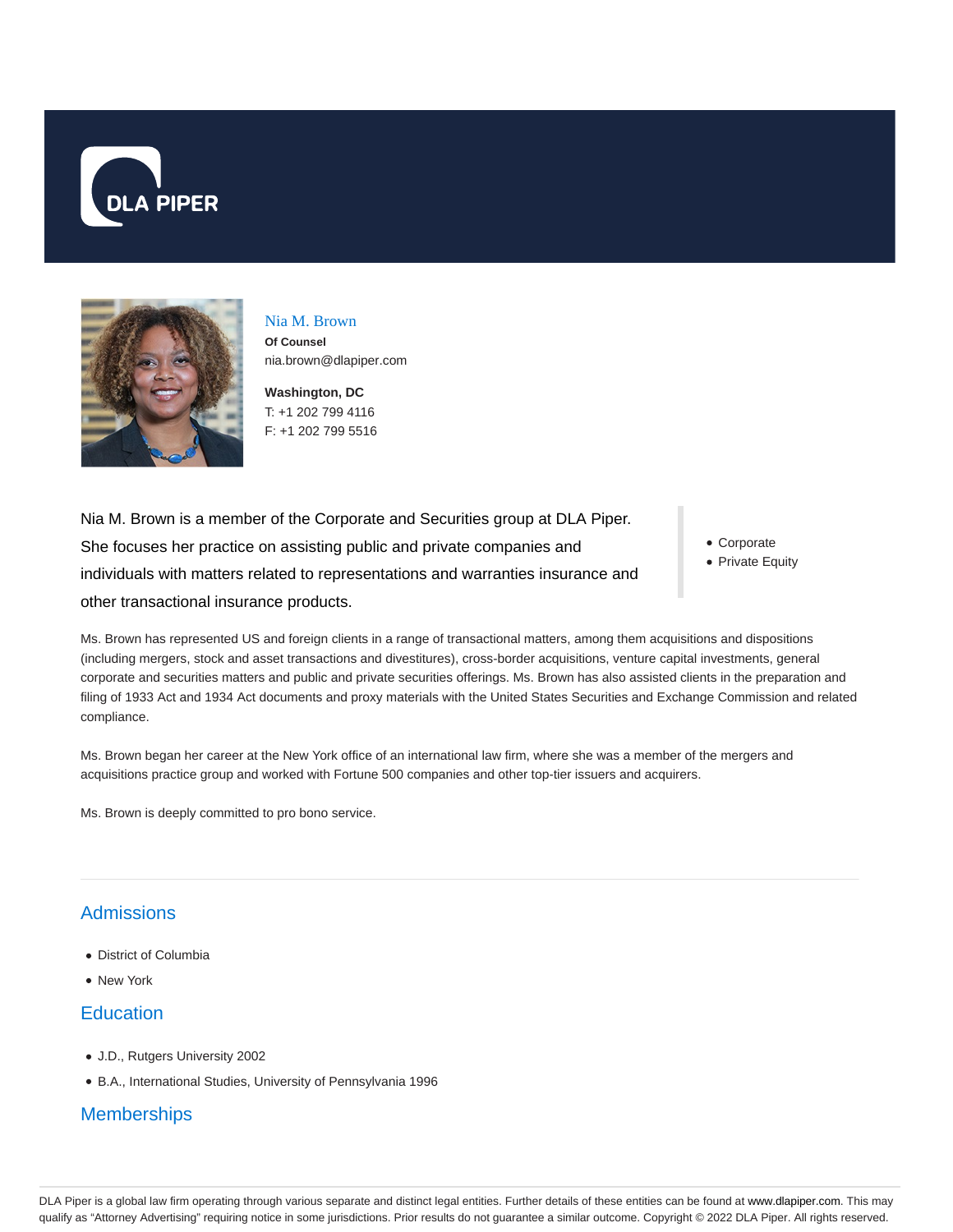- American Bar Association
- New York City Bar Association

### **NEWS**

**DLA Piper advises Times Higher Education in its acquisition of Inside Higher Ed**

26 January 2022

DLA Piper represented Times Higher Education, a London-based higher education news company, in its acquisition of Inside Higher Ed, which is based in Washington, DC, and provides news, analysis and services to universities and colleges across the US.

**DLA Piper advises ICF in acquisition of Creative Systems and Consulting**

#### 6 January 2022

DLA Piper represented ICF (NASDAQ:ICFI), a global consulting and digital services provider, in its acquisition of Creative Systems and Consulting, a premier provider of IT modernization and digital transformation solutions to US federal agencies.

**DLA Piper advises Shell in its acquisition of solar and energy storage developer Savion**

6 January 2022

DLA Piper represented Shell New Energies US LLC, a subsidiary of Royal Dutch Shell plc (Shell), in its agreement to buy 100 percent of Savion LLC (Savion), a large utility-scale solar and energy storage developer in the United States, from Macquarie's Green Investment Group. With this acquisition, Shell expects to significantly expand its global solar portfolio.

**DLA Piper advises EVERFI in its US\$750 million acquisition by Blackbaud**

5 January 2022

DLA Piper represented EVERFI, a global social impact technology leader, in its acquisition by Blackbaud (NASDAQ: BLKB), a leading cloud software company, for US\$750 million.

**DLA Piper advises Black Diamond Networks in its investment from Tenex Capital Management**

15 December 2021 DLA Piper represented Black Diamond Networks in its investment from private equity firm Tenex Capital Management.

**DLA Piper advises Universal Technical Institute in acquisition of MIAT College of Technology**

3 November 2021

DLA Piper represented Universal Technical Institute, a leading provider of transportation sector technical training, in its acquisition of MIAT College of Technology, a provider of vocational and technical training in high-demand fields.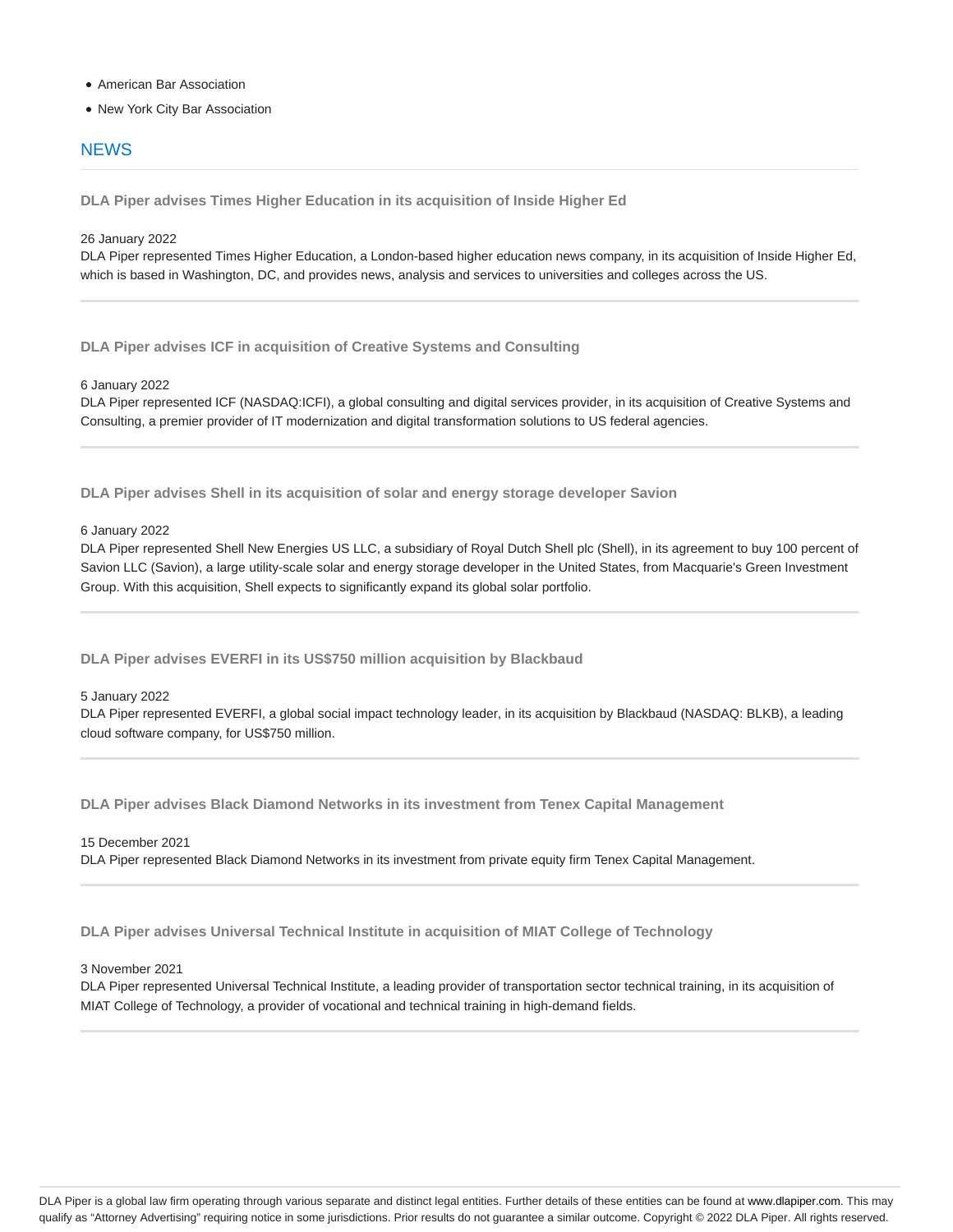**DLA Piper advises Paradox in its acquisition of Traitify**

### 23 August 2021 DLA Piper represented Paradox in its acquisition of Traitify.

**DLA Piper advises Preqin in its acquisition of Colmore AG**

#### 11 August 2021

DLA Piper represented Preqin, a leading provider of alternative assets data, analytics and insights, in its acquisition of Colmore AG.

**DLA Piper advises 4G Clinical in US\$230 million growth equity investment from Goldman Sachs Asset Management**

19 July 2021 DLA Piper represented 4G Clinical in a growth equity investment of over US\$230 million from Goldman Sachs Asset Management.

**DLA Piper advises FastMed in its acquisition of CareSpot and MedPost Urgent Care**

#### 12 July 2021

DLA Piper represented FastMed in its recent acquisition of Tenet Healthcare's urgent care platform, which includes 87 CareSpot and MedPost clinics in Arizona, California, Florida and Texas.

**DLA Piper advises Solis LLC and Parasol Renewable Energy LLC in sale of Clēnera with an enterprise value of US\$433 million**

#### 1 July 2021

DLA Piper represented Solis LLC and Parasol Renewable Energy LLC in the sale of renewable energy company Clēnera to Enlight Renewable Energy LTD.

**DLA Piper advises BayFirst Solutions in its acquisition by Versar, Inc.**

7 June 2021

DLA Piper represented BayFirst Solutions, LLC in its recent acquisition by Versar, Inc., a global project management company for the US federal government and commercial industries.

**DLA Piper advises Mitsui Sumitomo and MS Amlin in acquisition of International Transportation Marine Office**

#### 26 April 2021

DLA Piper represented Tokyo-based Mitsui Sumitomo and its UK-based subsidiary MS Amlin in an agreement by MS Amlin to acquire International Transportation and Marine Office.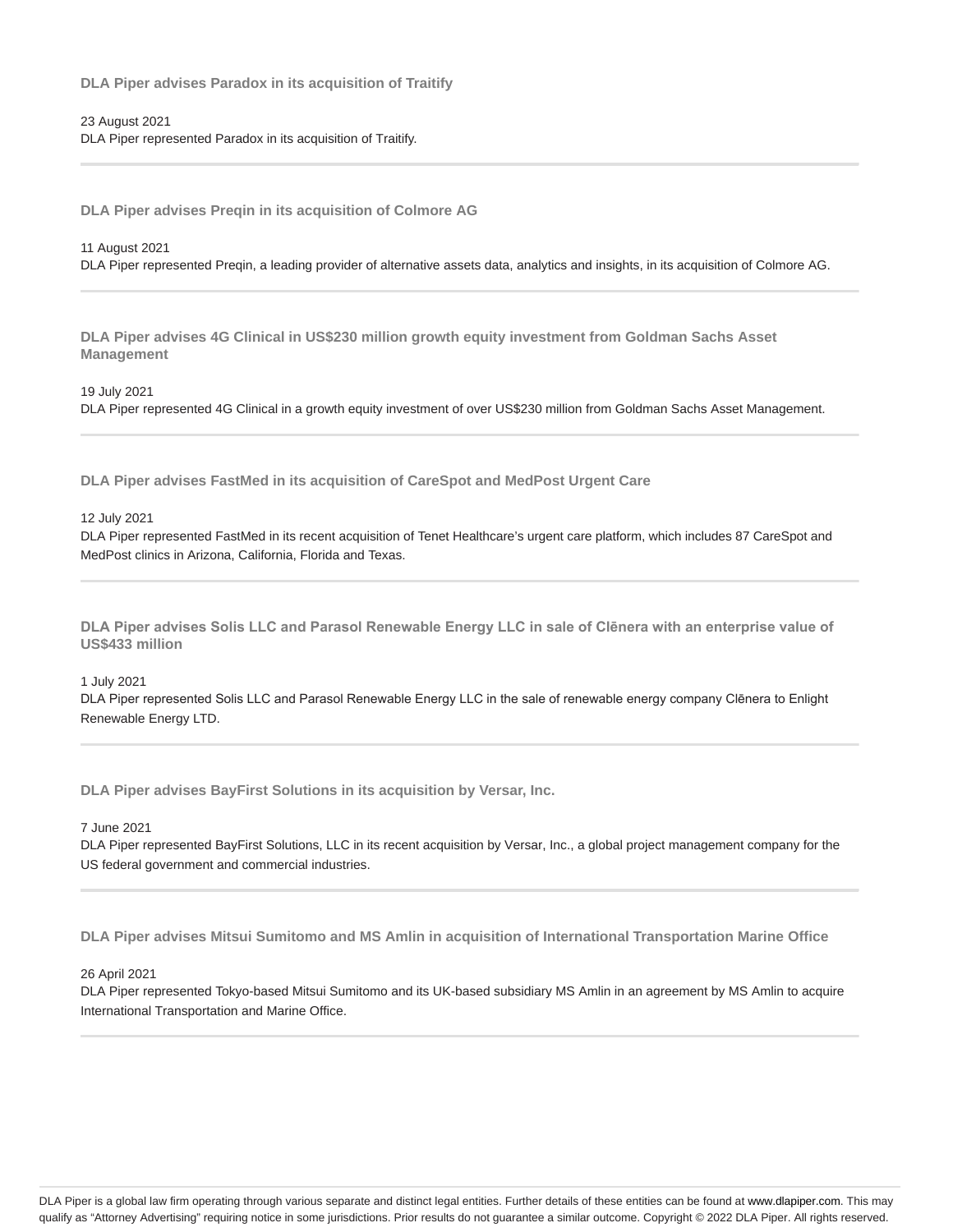**DLA Piper advises Ekata in its US\$850 million acquisition by Mastercard**

#### 21 April 2021

DLA Piper represented Ekata, Inc. in its agreement to be acquired by Mastercard for US\$850 million.

**DLA Piper advises Haemonetics in its acquisition of Cardiva Medical**

### 21 January 2021

DLA Piper represented Haemonetics Corporation (NYSE: HAE), a global medical technology company focused on delivering innovative medical solutions to drive better patient outcomes, in its acquisition of Cardiva Medical, Inc., an industry-leading manufacturer of vascular closure systems based in Santa Clara, California, for US\$475 million at closing and up to an additional US\$35 million in contingent consideration based on sales growth.

**DLA Piper represents LCR Hallcrest LLC in sale to SpotSee**

#### 28 December 2020

DLA Piper represented LCR Hallcrest LLC, Hallcrest Group Limited, Themographic Measurements Limited, and Enterprise One, Inc. in its sale to Harbour Group and its subsidiary ShockWatch, Inc., doing business as SpotSee.

**DLA Piper advises Arlington Capital Partners in majority investment in Everest Clinical Research Corporation**

#### 21 December 2020

DLA Piper represented Washington, DC-based private equity firm Arlington Capital Partners in its investment in Everest Clinical Research Corporation, a leading contract research organization providing a comprehensive suite of mission-critical clinical research services to the worldwide pharmaceutical, biotechnology and medical device industries across Phase I-IV trials.

**DLA Piper advises Electrocomponents in its US\$145 million acquisition of Synovos, Inc.**

#### 14 December 2020

DLA Piper represented Electrocomponents plc in its US\$145 million acquisition of Synovos, Inc, an independent integrated supplier providing comprehensive MRO supply chain management services.

**DLA Piper advises Analytical Graphics in its US\$700 million sale to Ansys, Inc.**

#### 3 December 2020

DLA Piper represented Analytical Graphics, Inc. (AGI) in its US\$700 million sale to Ansys, Inc.

**DLA Piper advises Open Systems Adaptable Solutions in its acquisition by Aptean**

#### 30 November 2020

DLA Piper represented Open Systems Adaptable Solutions (OSAS) in its recent acquisition by Aptean.

**DLA Piper advises MEDNAX in its US\$885 million sale of MEDNAX Radiology Solutions to Radiology Partners**